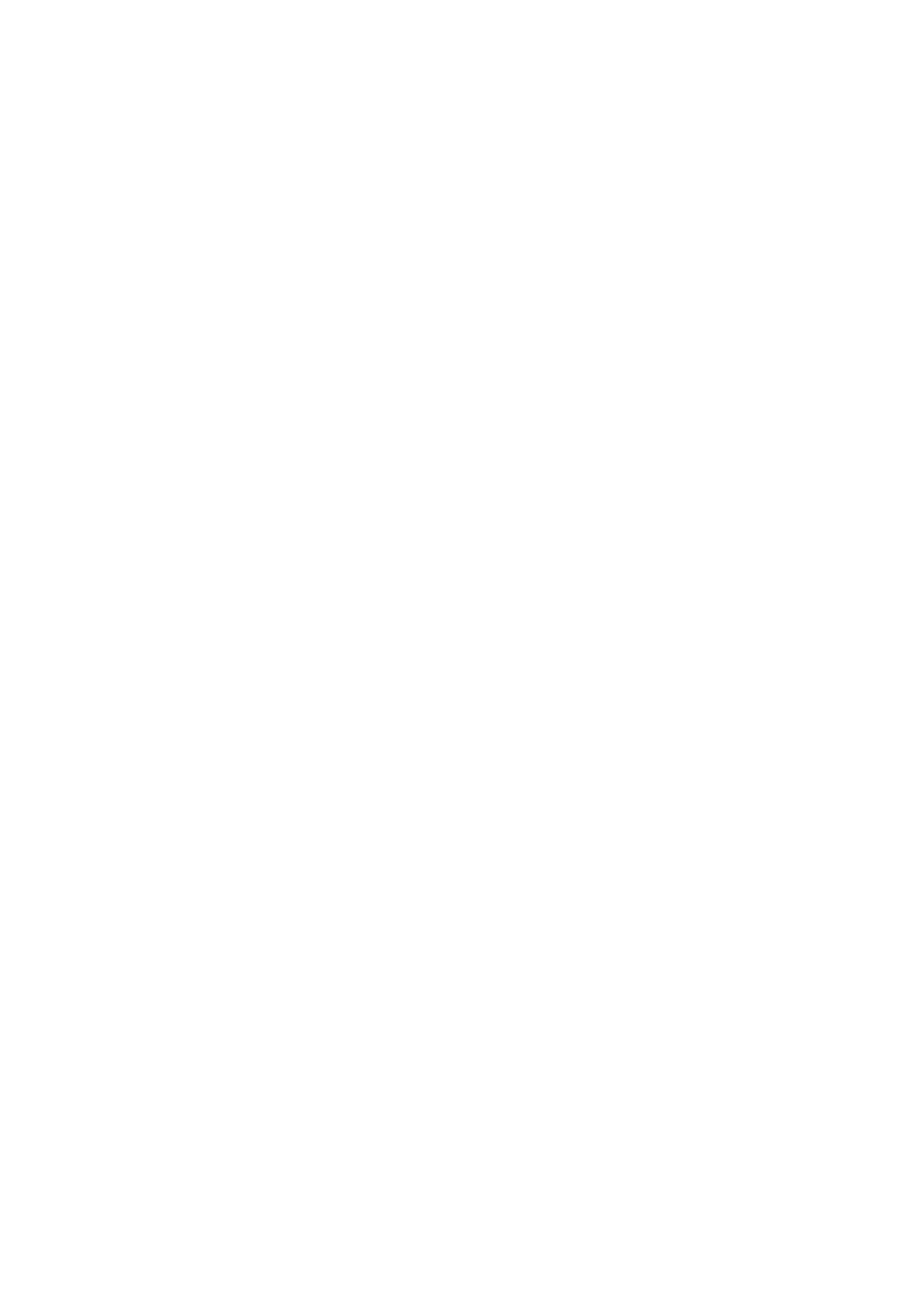### **Summary**

About the service

The Venture is an open access play provision registered with the Care and Social Services Inspectorate Wales (CSSIW) for 32 children between the ages of 5 and 8 years old. Children under 5 years must be accompanied by an adult. Its main purpose is to offer play opportunities in a safe environment without parental supervision to enable children to play, learn, develop and mix with their peers, rather than provide child care. The care of children attending over seven years of age is not regulated by CSSIW but they are able to use the facilities as long as their care does not affect the care of the younger children attending. The setting is located within The Venture premises on the Caia Park Estate near Wrexham where they have use of some of the indoor facilities including toilets and wash hand basins.

The adventure playground is exceptionally well equipped and provides interesting activities for the children who attend; play is not restricted other than when it is related to their safety and welfare. The setting is presently open Tuesday to Sunday every week with the exception of some Bank Holidays from 4 pm to 8pm Tuesday to Friday and 12 pm – 8 pm at weekends and during school holidays. Opening times vary slightly during the winter months.

Malcom King is the responsible individual and the person in charge of the day to day running of the setting is Millicent Bosewell.

The main language used is English with the Welsh language promoted.

### **What type of inspection was carried out?**

This was an unannounced, scheduled, baseline inspection, which considered the quality of life, quality of staffing, quality of leadership and management and the quality of the environment for children attending The Venture open access setting

Information for this report was gathered from:

- History of the provision
- Examination of some written documents including the staff files and training files,  $\bullet$ children's accident and incident records, risk assessments, daily monitoring forms and safeguarding records
- Examination of the settings Statement of Purpose and Service Data and Self Assessment of Service information provided to the CSSIW.
- Discussions with the staff members, person in charge and the responsible individual present on the inspection day.
- Interaction with and observation of, the children playing.  $\bullet$
- Observation of the activities, interactions between staff and children and the  $\bullet$ procedures on the day of the inspection visit.

### **What does the service do well?**

Children and young people who attend the setting have a voice and are  $\bullet$ actively involved in shaping and developing the provision, this is because staff have developed an outstanding range of consultation methods to keep up to date with their views. The responsible individual and the current person in charge have links with other agencies and organisations which enables the group to advocate the child's right to play, share skills, knowledge and resources and contribute to policy and strategies Engages children and young people who are at risk of being drawn into anti social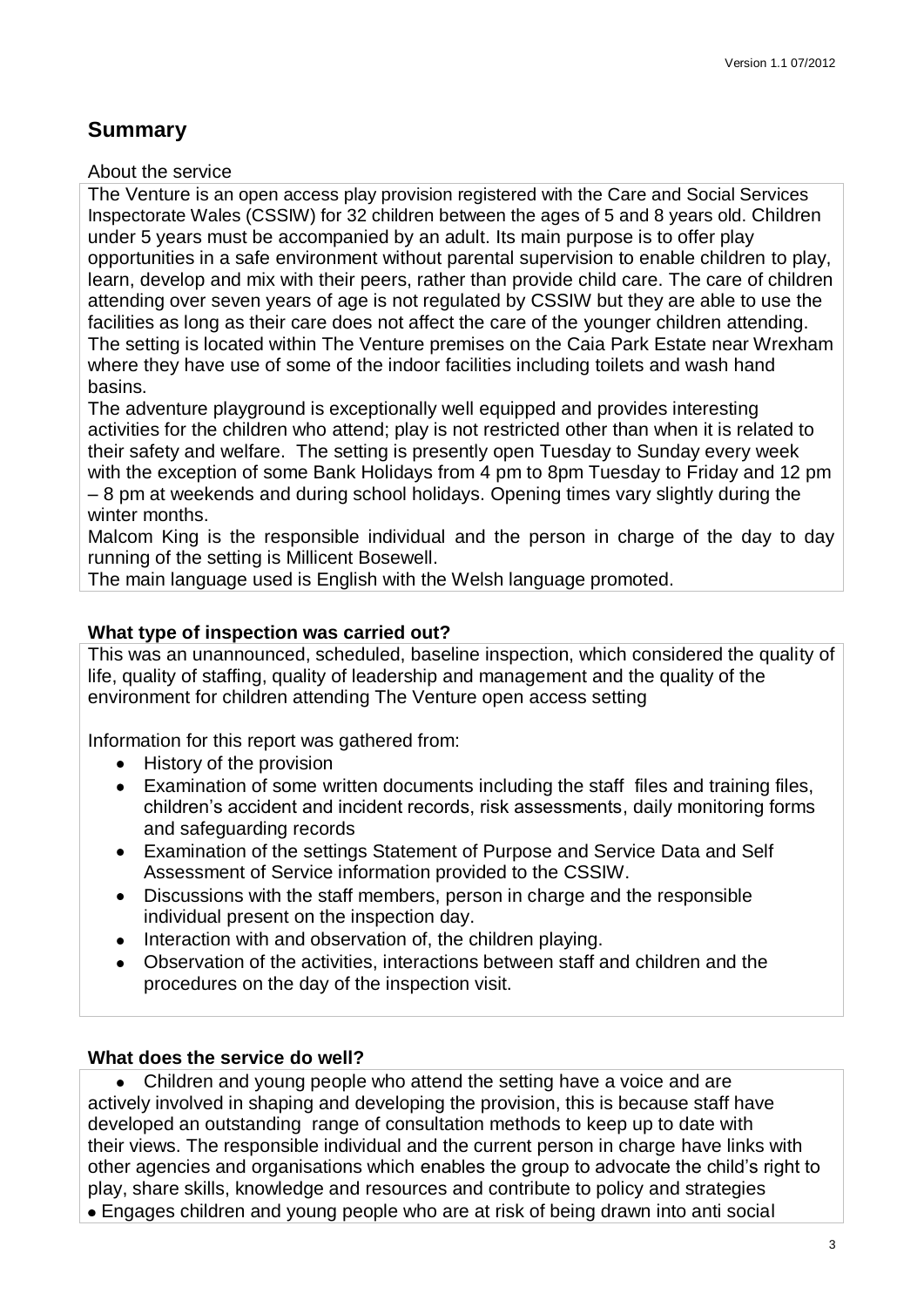behaviour and related issues

- The children we spoke with confirmed that they enjoyed attending as many sessions as they possibly can because it is so much fun and the staff are amazing
- The 4 parents/carers, we spoke with had nothing but praise for The Venture and for the activities and care provided for their children by the staff in whom they have complete trust and confidence
- Inclusion of children with additional needs
- There is a very well qualified and experienced team who apply child development theory into their practice, thereby enabling children to problem solve and think for themselves

Staff have a clear understanding of the 'United Nations Convention on the Rights of the Child'

Play workers and senior staff provide an excellent role model for the children.

### **What has improved since the last inspection?**

- There is a more accurate child registration system and regular 'head count's which  $\bullet$ has ensured that adult to child ratios are maintained at all times
- A drinking water tap has been installed on the playground to ensure that children  $\bullet$ have access to water at all times
- There is a Facebook page and an improved website which gives up to date  $\bullet$ information of activities and events to children and parents
- The health and safety policy has been improved and goes significantly above and  $\bullet$ beyond requirements
- In order to further develop strong relationships with parents the setting now includes  $\bullet$ a 'positive phone call' as part of their daily reflections. The parents of a child who has shown outstanding behaviour or positive play that day are called and the child is praised
- $\bullet$ There are many improvements to the site including replacement of old structures, the nature area has been developed and the children can grow their own fruit and vegetables, there are new den building and assault course areas.

#### **What needs to be done to improve the service?**

There were no significant issues of non-compliance to report as a result of this inspection. There were no recommendations for improvement of the service.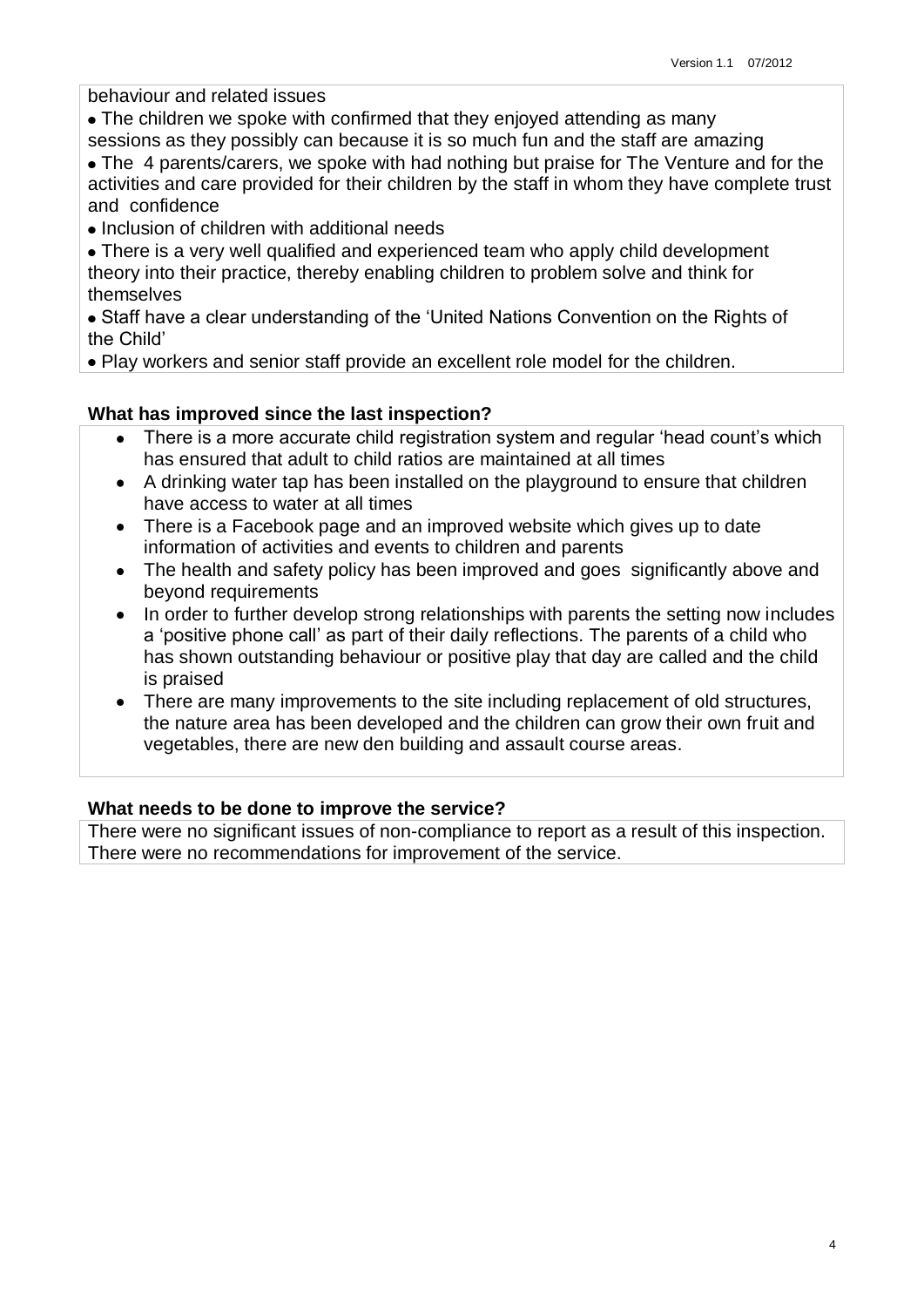# **Quality of life**

We (CSSIW) found that The Venture Open Access setting provides an outstanding play environment / quality of life for the children. The children and their families are at the heart of this provision.

All the children are very confident and happy in the setting because the staff treat them as individuals, listen to and respect them. Children feel highly valued as their ideas and interests are noted and taken into account in activity planning. The children have control over the play space and are given constant opportunities to shape and influence it. Staff were observed to be on hand to respond to the children as play workers are trained to enable play to happen without their involvement and with sensitive, limited

intervention. Children played a guessing game using playdough which they shaped and modelled. This soon developed into a play experience involving older children too as the fun and laughter could be heard around the site. It was evident that a good, secure strong and warm relationship has been formed with the staff and children.

We the Care and Social Services Inspectorate Wales (CSSIW) found that the needs of the children were at the centre of the service.

Children were valued and they benefitted from a respectful and warm approach. We observed that the children were secure, because they were comfortable and happy with their play workers and in their play environment. Children were seen to have opportunities to learn, be active and be positively occupied and stimulated, in activities of their choosing.

We observed that children were encouraged to speak up, they were listened to and their views were valued. Children's individual needs and preferences are known by the staff who plan activities which are developmentally appropriate and interesting for the children attending. They were seen to be encouraged to be independent and do things for themselves. With appropriate supervision we saw children making hot and cold drinks in the kitchen for the staff and older children who were working very hard on the improvements to the adventure area. Children with additional needs are cared for and integrated in a natural way. The ethos and teaching of play work also supports children rights to be treated with dignity and respect and the staff team acknowledge, support and facilitate play for every child regardless of age, race, gender or disability.

Furthermore, all staff are child protection trained, enabling them to deal appropriately with any information children wish to pass on and to help them support that child in doing so. The setting recently contributed to a campaign to raise awareness of article 31 of the United nations Convention of the Rights of the Child, the right to play. The children were provided with activities to promote this article.

We spoke to four children under the age of 8 and 3 children between 8 and 10 years old who were happy to share their views whilst they were enjoying their activities direct quotes include '' the best play workers I have ever come across'',

"it's amazing here, there is lots to do," Its never boring here" "I love being outdoors even in the rain we get to do fun things''.

The children consistently experienced warmth, appropriate affection and fun from the staff; they were given opportunities to develop relationships with others, whilst playing and during the activities that were available. All of the children were happy and content. Children effectively build friendships because the staff are exceptional role models showing respect and care for others.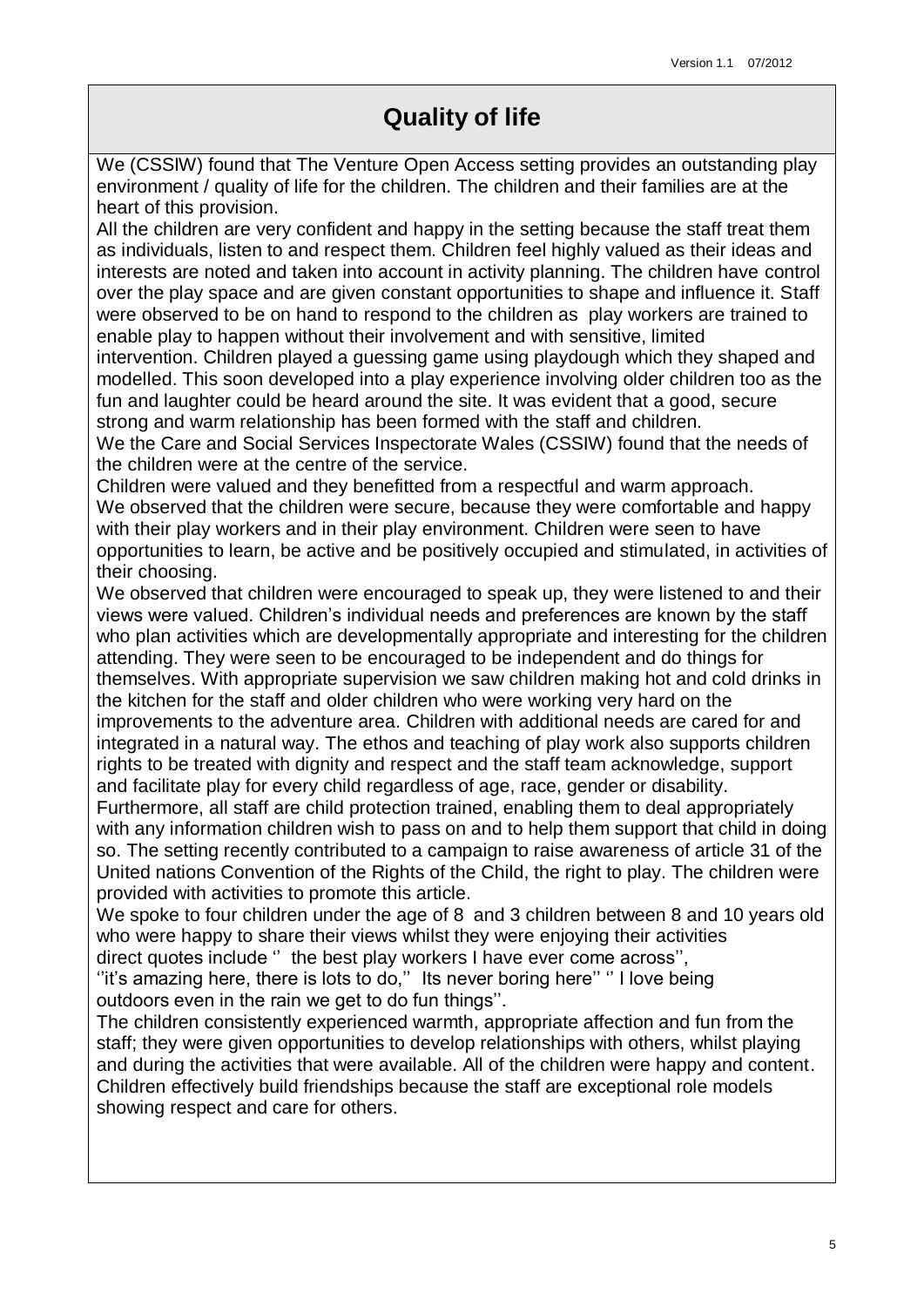## **Quality of staffing**

Children at the setting are cared for by staff that are confident, motivated and well qualified to provide a very high standard of care. They offer the children relaxed, responsive care, which enhances their emotional well being.

Children's confidence and independence is fostered because staff recognised when to interact and extend children's development and when to step back and allow children to develop their own ideas and independence. We heard one member of staff suggesting that they have guessing game using play dough in teams we saw staff support the children who had chosen to participate in the activity, accepting and respecting the children's individual choice.

The younger children were encouraged by staff to use the toilet and then wash their own hands. One staff member was seen to assist the children to make drinks for the older children and staff who were working physically hard improving the outdoor area by constructing an assault course. The children were also seen to help staff tidy up at the end of a craft/ play session. This positively contributes towards developing their sense of ownership and independence.

Children experience consistency of care, stability and continuity from staff. A sample of four staff files was viewed. All staff files were meticulously documented and maintained. Most members of staff have worked at the setting for many years and there was little evidence of staff sickness. The children were seen to be familiar, at ease and had positive interactions with all four staff members present. Staff are well qualified and experienced. They are well trained in a variety of areas to cover a broad range of needs, including play work, youth work, sport, primary education, child mental health (Friends and Sap) and creative arts therapy. Staff also hold a wealth of experience amongst them working in different capacities and settings with various ages and groups of children, they are therefore well equipped to understand individual preferences and provide care to children and young people who attend the setting with a range of needs The DPL and under 8's play worker is clearly displayed each day so that parents know who is responsible each day and who to raise any concerns with.

We observed that children receive spontaneous and responsive care to meet their emotional and technical needs as they arose during this lively and happy afternoon session. The professionalism, respect and skilful way the children were handled throughout the inspection by all of the staff members, is to be commended.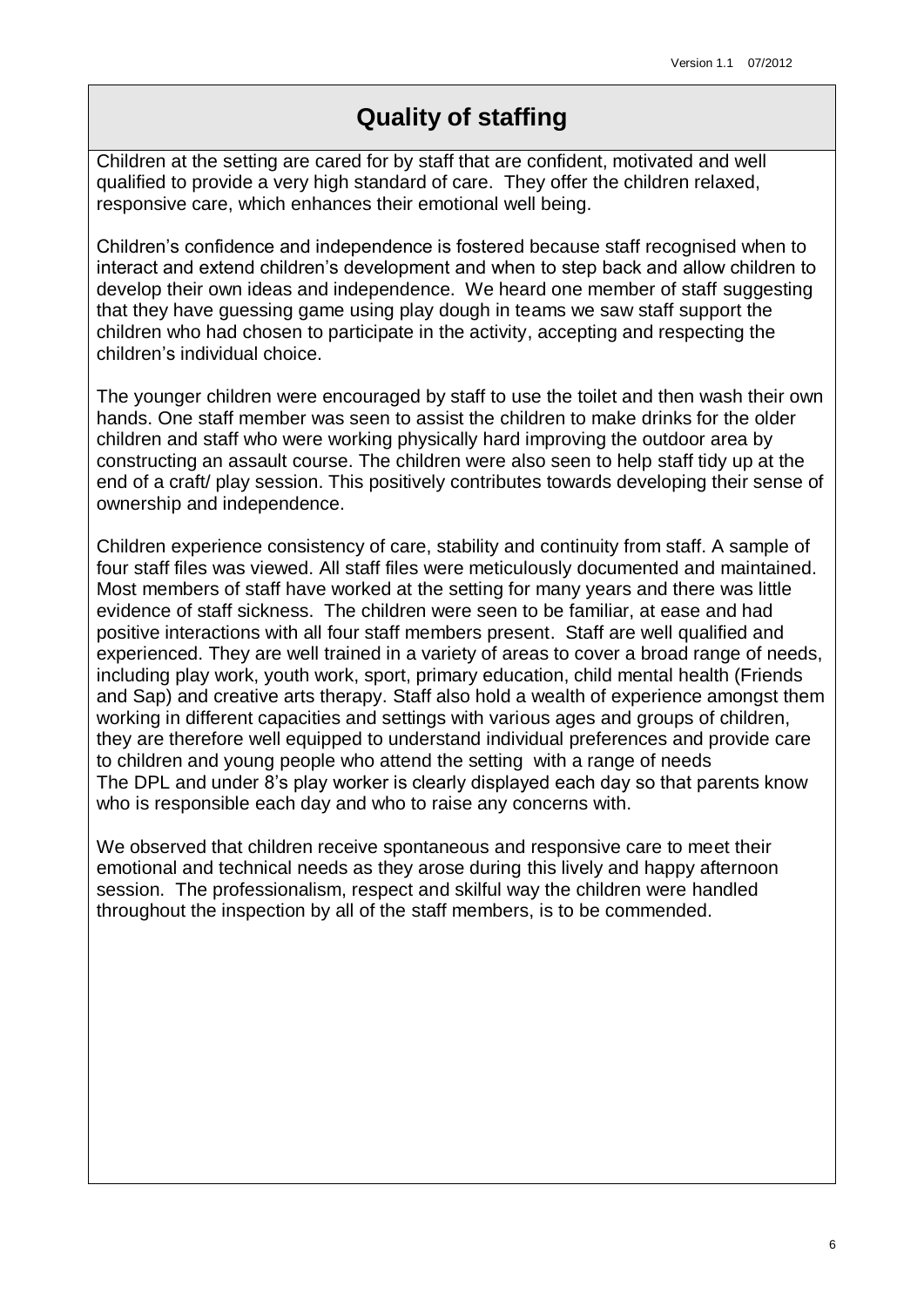### **Quality of leadership and management**

Children and parents benefit from a setting which is well managed.

The Venture is constantly improving through self assessment, personal reflection and outstanding leadership and management. A worthwhile annual review of the service is undertaken and children's and parents' contributions are valued because their comments are used to effectively improve and develop the provision. From discussion it was evident that all the staff feel appreciated, are proud to work in the setting and from observation that they clearly enjoy their role and sharing experiences and time with the children and their families.

What the setting claims in the statement of purpose is matched in reality. The current policies and procedures are up to date and are in an easily readable file at the setting.

The person in charge and responsible individual ensure that basic legal requirements are met such as insurance and staff employment issues.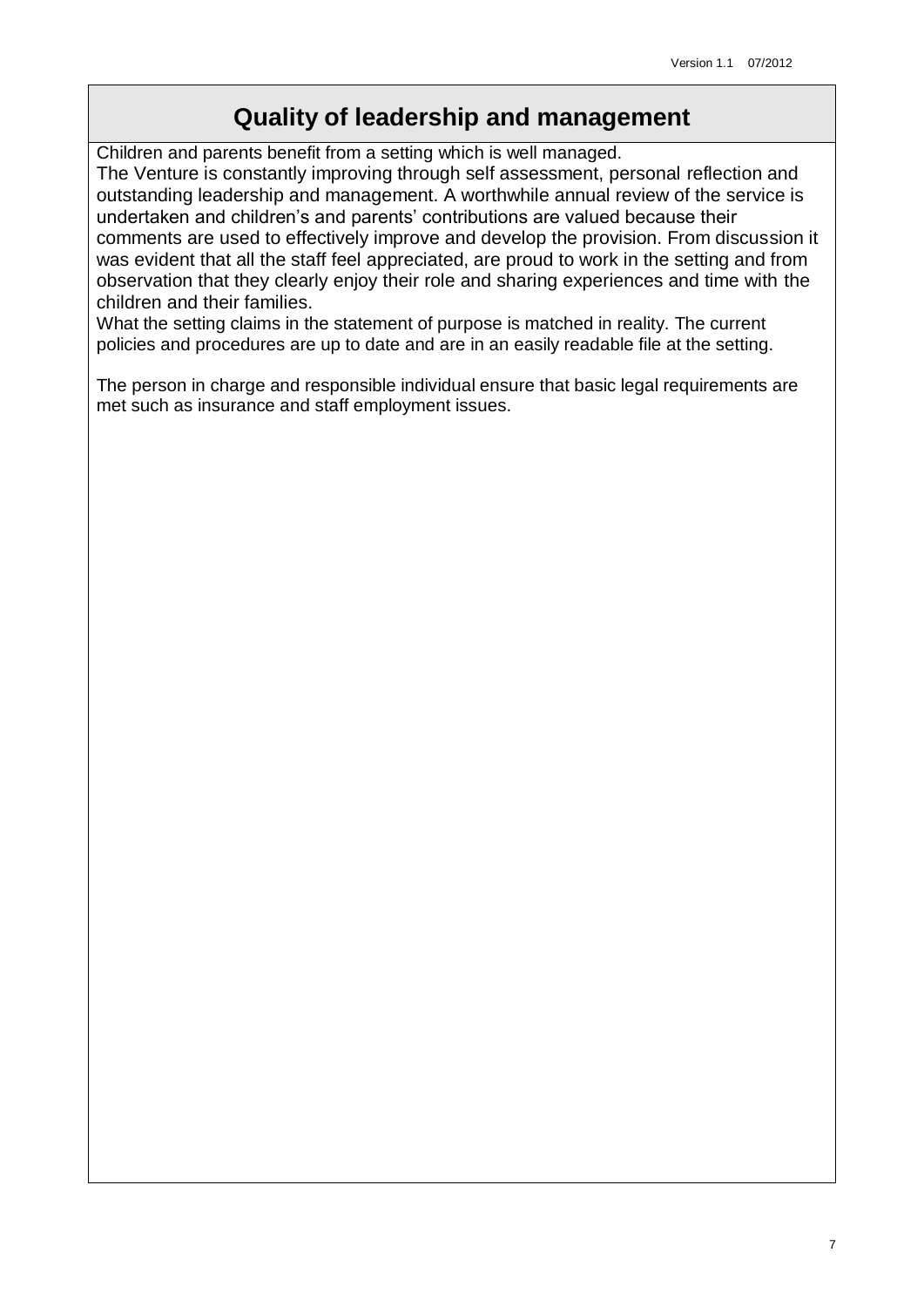## **Quality of environment**

The Venture is an open access playground and as such offers play opportunities to any child or young person wishing to engage in the service.

Due to the service being open access with lots of children coming and going of their own volition it is not possible to offer a secure space for their personal belongings of all children and young people. Staff encourage children to bring bike locks down and places are provided to lock up bikes and scooters. Staff regularly carry out fire drills and are experienced in directing service users in the event of an emergency. Children know what to do in an emergency. The health and safety policy has been improved and goes significantly above and beyond requirements. We saw a vast range of risk assessments. Staff involve the children and young people in regular risk assessments this it is good practice.

Children are cared for in a suitable, safe and well resourced environment. Children were able to do things for themselves because things were within their reach. Additional materials and equipment are given out when the children ask and there are always fresh and looses parts available for the children to extend their play. Therefore the children are free to use, manipulate and adapt the play setting environment however they see fit. The areas were used to their full capacity.

Children's needs are being met and are they able to thrive because there is sufficient variety of toys, games and equipment to support them. Children and staff used the resources confidently because they were in good condition. The premises were also maintained to a very good standard.

Children and parents can be assured that they are safe from strangers entering the premises as there are locks on the relevant doors and gates. Personal information about the children is kept securely in lockable cabinets.